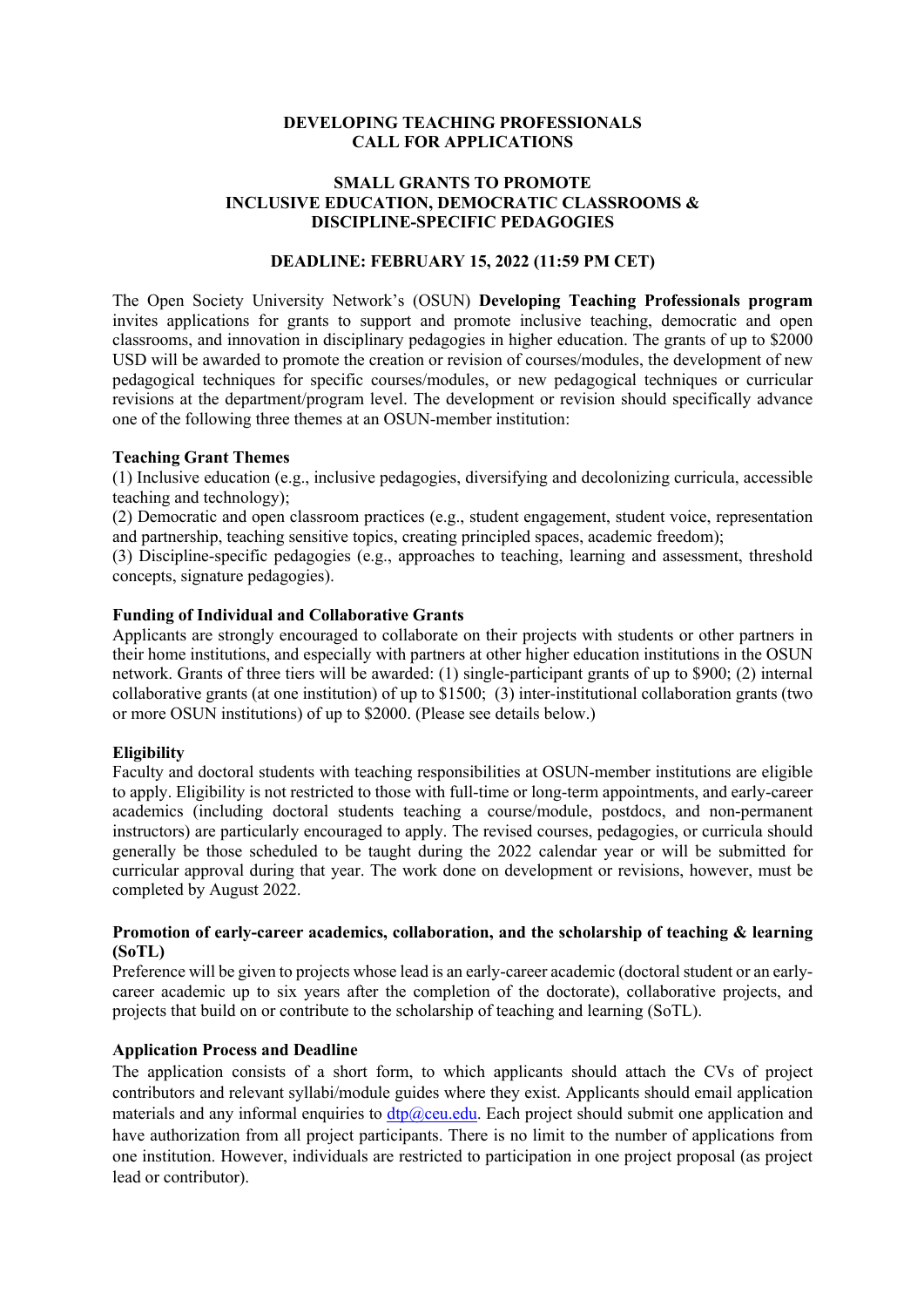# *Deadline to submit proposals is February 15, 2022 at 11:59 PM CET*

# **Funding Details**

There are three options for funding amounts, reflecting the nature of collaboration:

- **Single-participant grants**. The baseline award for successful projects is an individual stipend of up to \$900 USD.
- Internal collaboration grants. Projects that include at least one project lead and one or more collaborators from the same institution are eligible for up to \$1500. The distribution and responsibilities of all participants must be specified in the application. For example, a professor and a teaching assistant might collaborate on a project to revise a course they are teaching, and agree in advance that the professor will receive a stipend of \$500 and the teaching assistant \$1000.
- **Inter-institutional collaboration grants.** Projects that include teaching participants from at least two OSUN-member institution are eligible to receive up to \$2000 USD. The distribution and responsibilities of all participants must be specified in the application. For example, two lecturers in political science, each at a different partner institution, might collaborate on revising their respective courses/modules. The lecturers might agree in advance that each will receive a stipend of \$1000.

The stipends are gross lumpsums that cover any project-related expenses and the work of the grantees. Applicants for collaborative grants are expected to demonstrate the added value of collaboration for the project and its benefit to all the institution(s) involved.

The grant selection committee reserves the right to request additional information, as well as to offer funding at a lower than-requested level or amount.

### **Project Dissemination**

After completion of revisions/development, candidates will create a short, public-facing report in the form of a blog post, article, or video, which will feature on the project's website. A half-day, virtual workshop will be organized in September and will provide an opportunity for participants to share their experiences. Participants who are not able to teach their course by the project's end date in August 2022 will be required to submit an interim report at that time, and a short addendum on the impact of the project after the course/module ends.

### **Selection Criteria and Timeline**

Applications will be reviewed by an international selection committee composed of representatives of OSUN-member institutions and will be evaluated using the following criteria:

- Advancement of one or more goals outlined above (inclusive education, democratic and open classroom practices and/or discipline-specific pedagogies)
- Feasibility
- Potential impact, including anticipated outcomes and benefit, sustainability, and advancement of the goals of collaboration, early-career academic development, and the scholarship of teaching and learning.

Funding decisions are scheduled to be announced by the end of February 2022.

### **Additional Information and Contacts**

Applications should be submitted to the Developing Teaching Professionals email address, dtp@ceu.edu: